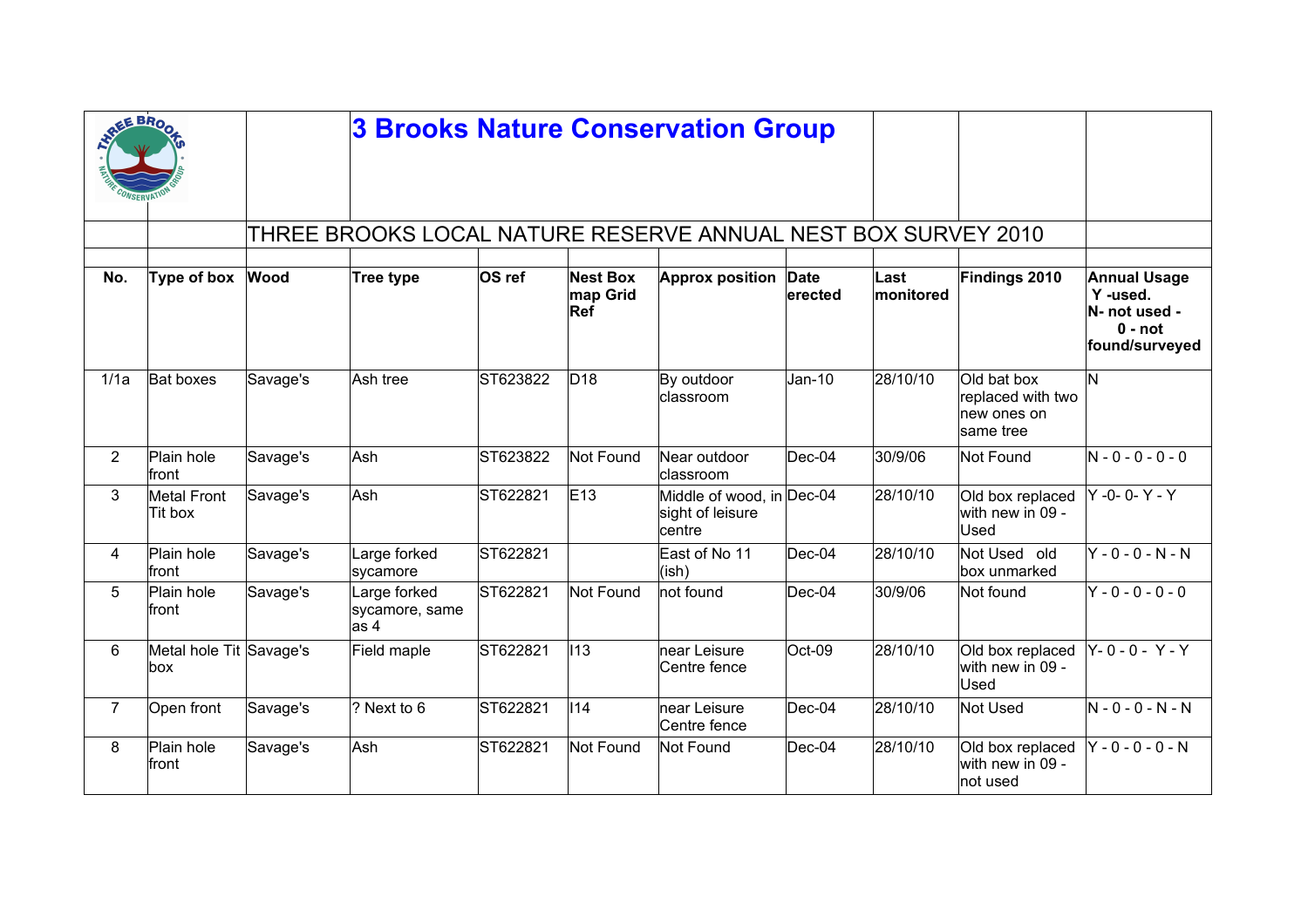| 9  | Open front                                                            | Savage's                                     | small oak tree  | ST621821 | G9              | half way between<br>gate and bridge              | $Dec-04$  | 28/10/10 | Mouse nest -<br>used                                              | $N - 0 - Y - Y - Y$<br>(by a mouse each<br>time) |
|----|-----------------------------------------------------------------------|----------------------------------------------|-----------------|----------|-----------------|--------------------------------------------------|-----------|----------|-------------------------------------------------------------------|--------------------------------------------------|
| 10 | Metal hole Tit Savage's<br>lbox.                                      |                                              | Forked ash tree | ST621821 | G7              | Edge of wood<br>near road                        | Dec-04    | 28/10/10 | Old box replaced<br>with new - not<br>used                        | $Y - 0 - -0 - Y - N$                             |
| 11 | Metal hole Tit Savage's<br>lbox.                                      |                                              | Tall ash tree   | ST622821 | H <sub>15</sub> | Middle of Wood<br>south of 69 east<br>of 13      | Dec-04    | 28/10/10 | Old box replaced<br>with new in 09 -<br>used                      | $N - 0 - 0 - N - Y$                              |
| 12 | Metal hole Tit Savage's<br>box                                        |                                              | lvy-covered oak | ST623821 | H <sub>16</sub> | half way between  Dec-04<br>$ 7 \text{ and } 3 $ |           | 28/10/10 | Old box replaced<br>with new in 09 -<br>used                      | $N - 0 - 0 - N - Y$                              |
| 13 | Metal hole Tit Savage's<br>box                                        |                                              | 2               | ST622821 | H <sub>15</sub> | between 12 and<br> 11                            | Dec-04    | 28/10/10 | Old box replaced<br>with new in 09 -<br>Used                      | $Y - 0 - 0 - N - Y$                              |
| 14 | Hole front,<br>small metal<br>plate (note:<br>no. painted<br>on side) | Plantation next Ash<br>to school<br>fence    |                 | ST625818 | $\vert$ I13     | Near southern<br>hedge line                      | 05-Jul-08 | 4/11/10  | Used despite hole $ 0 - 0 - 0 - N - Y $<br>in top of box          |                                                  |
| 15 | Hole front.<br>small metal<br>plate                                   | Plantation next Ash<br>to school<br>fence    |                 | ST625818 | $\vert$ 113     | Near southern<br>hedge line                      | 05-Jul-08 | 4/11/10  | <b>Box Replaced</b><br>Feb 2010 but<br>damaged again<br>-not used | $ 0 - 0 - 0 - Y - N $                            |
| 16 | Hole front,<br>large metal<br>plate                                   | Plantation next Willow<br>to school<br>fence |                 | ST625818 | $ 110\rangle$   | Near southern<br>hedge line                      | 05-Jul-08 | 4/11/10  | Box replaced Feb $ 0 - 0 - 0 - Y - Y $<br>$10 -$ Used             |                                                  |
| 17 | Hole front,<br>small metal<br>plate                                   | Plantation next Ash<br>to school<br>fence    |                 | ST625818 | $ 112\rangle$   | Near southern<br>hedge line                      | 05-Jul-08 | 4/11/10  | Box Replaced -<br>Feb 10 - Used                                   | $ 0 - 0 - 0 - N - Y $                            |
| 18 | Hole front,<br>large metal<br>plate                                   | Plantation next Ash<br>to school<br>fence    |                 | ST625818 | H9              | Next to school<br>∣fence                         | 05-Jul-08 | 4/11/10  | Used                                                              | $ 0 - 0 - 0 - N - Y $                            |
| 19 | Hole front,<br>small metal<br>plate                                   | Plantation next Ash<br>to school<br>fence    |                 | ST625818 | 114             | Near southern<br>hedge line                      | 05-Jul-08 | 4/11/10  | Lid damaged -<br>used                                             | $ 0 - 0 - 0 - Y - Y $                            |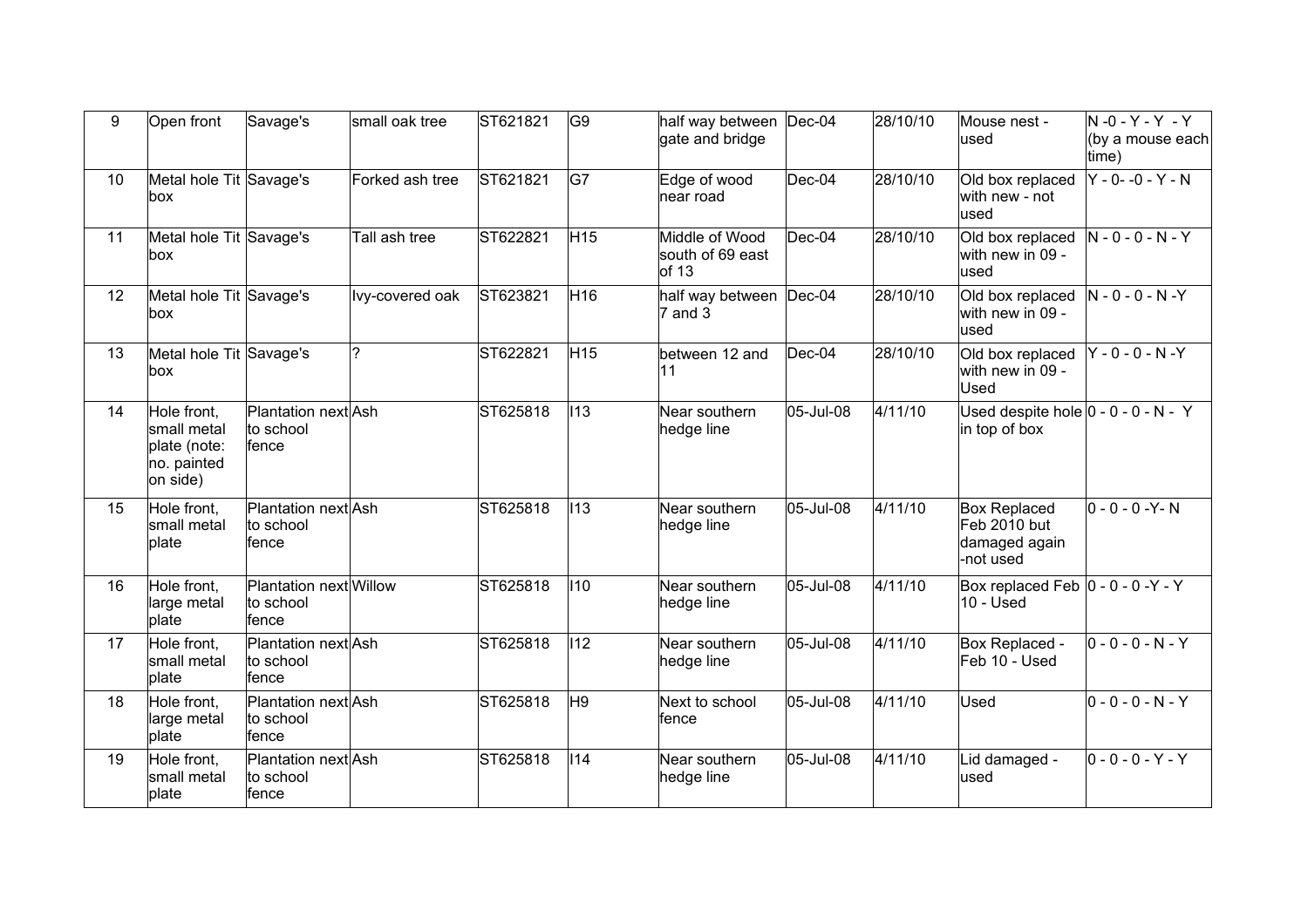| plate<br>affixed<br>No 1            | Number Plain hole<br>front                       | Webbs  |            | ST625815 | J22             | Lake end near<br>path               | N/K       | 4/11/10 | <b>Not Used</b>                                                       | $ 0 - 0 - 0 - Y - N $ |
|-------------------------------------|--------------------------------------------------|--------|------------|----------|-----------------|-------------------------------------|-----------|---------|-----------------------------------------------------------------------|-----------------------|
| plate<br>affixed<br>No <sub>2</sub> | Number Plain hole<br>front                       | Webbs  |            | ST625815 | J23             | Lake end near<br>path               | N/K       | 4/11/10 | Used - nest inside $ 0 - 0 - 0 - Y - Y $                              |                       |
| plate<br>affixed<br>No 3            | Number Plain hole<br>front                       | Webbs  |            | ST625815 | J29             | Edge of wood<br>lake end            | N/K       | 4/11/10 | Used                                                                  | $ 0 - 0 - 0 - N - Y $ |
| plate<br>affixed<br>No <sub>5</sub> | Number Plain hole<br>front                       | Webbs  |            | ST625815 | 120             | Near No 43                          | N/K       | 4/11/10 | Not used - box<br>bottom damaged -<br>replace                         | $ 0 - 0 - 0 - Y - N $ |
| plate<br>affixed<br>No <sub>6</sub> | Number Plain hole<br>front                       | Webbs  |            | ST625815 | J28             | Edge of wood<br>lake end            | N/K       | 4/11/10 | Not used                                                              | $ 0 - 0 - 0 - Y - N $ |
| plate<br>affixed<br>No 10           | Number Plain hole<br>front                       | Webbs  |            | ST625815 | H <sub>15</sub> | Middle of wood<br>below path        | N/K       | 4/11/10 | Used - nest inside $ 0 - 0 - 0 - Y - Y $<br>with small white<br>eggs. |                       |
| 20                                  | Hole front,<br>large metal<br>plate              | Webb's | Hawthorn   | ST625815 | H <sub>12</sub> | Near path on<br>downhill side       | 05-Jul-08 | 4/11/10 | Used                                                                  | $ 0 - 0 - 0 - Y - Y $ |
| 21                                  | Plain hole<br>front                              | Webb's | Crab apple | ST625815 | 119             | Near path on<br>uphill side         | 05-Jul-08 | 4/11/10 | No damage plate<br>to be fitted<br>-screwed lid - not<br>checked      | $ 0 - 0 - 0 - 0 $     |
| 22                                  | Hole front<br>with metal<br>plate, large<br>size | Webb's | Hawthorn   | ST626815 | 123             | Next to path at<br>lake end of wood | 05-Jul-08 | 4/11/10 | Used                                                                  | $ 0 - 0 - 0 - Y - Y $ |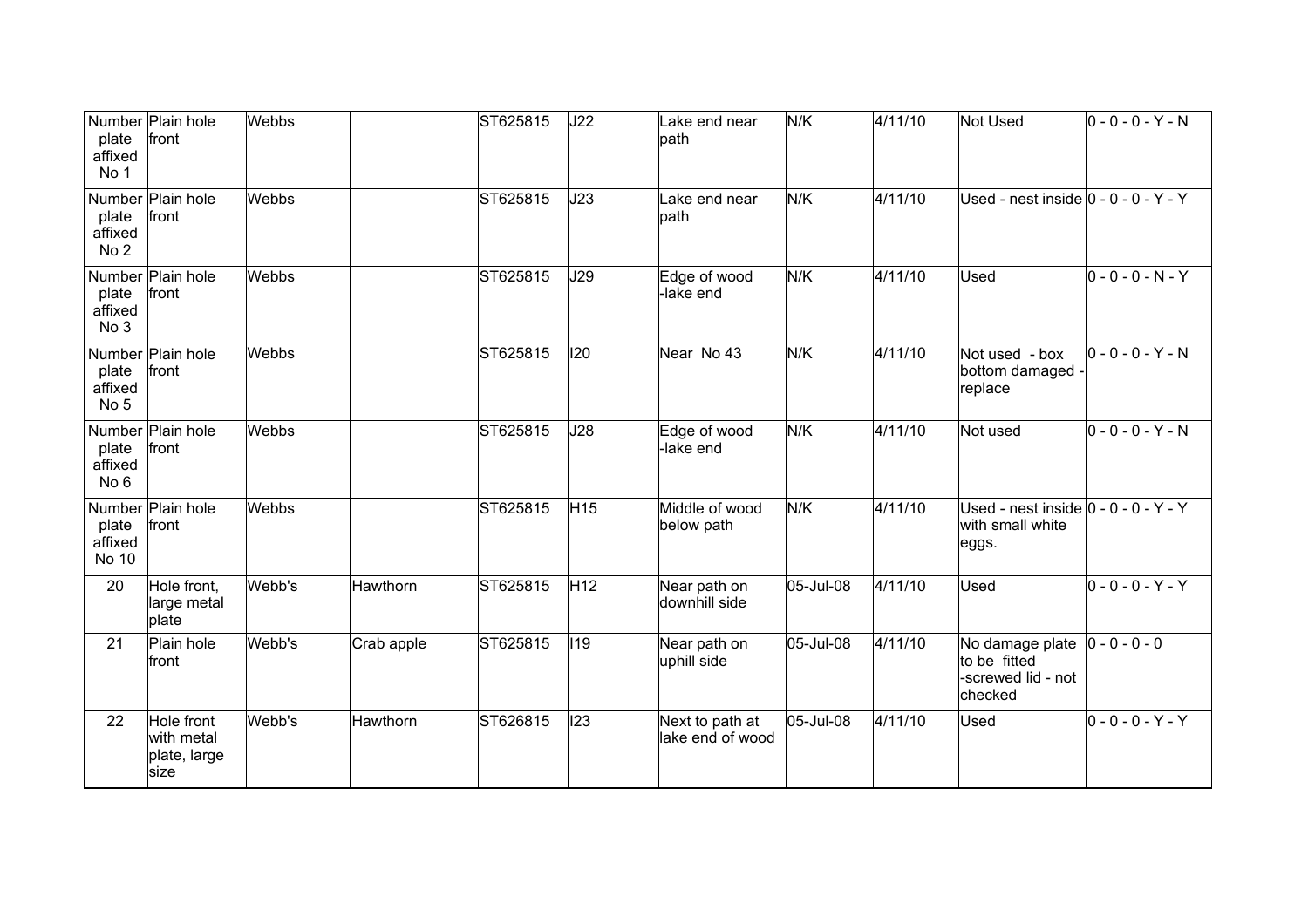| 23   | Hole front,<br>large metal<br>plate                              | Webb's                 | Multi-stemmed<br>field maple -<br>same as 44 | ST625815 | H <sub>16</sub> | Near path on<br>uphill side                          | 05-Jul-08 | 4/11/10  | Good condition -<br>lid screwed - not<br>checked | $ 0 - 0 - 0 - 0 - 0 $ |
|------|------------------------------------------------------------------|------------------------|----------------------------------------------|----------|-----------------|------------------------------------------------------|-----------|----------|--------------------------------------------------|-----------------------|
| 24   | Hole front,<br>small metal<br>plate                              | Webb's                 | Large oak tree                               | ST625815 | H <sub>17</sub> | Middle of path                                       | 05-Jul-08 | 4/11/10  | Used                                             | $ 0 - 0 - 0 - Y - Y $ |
| 25   | Hole front.<br>large metal<br>plate in<br>diamond<br>orientation | Webb's                 | Multi-stemmed<br>hawthorn                    | ST624515 | H <sub>18</sub> | Near path on<br>downhill side                        | 05-Jul-08 | 4/11/10  | Used                                             | $ 0 - 0 - 0 - 0 - Y $ |
| 26   | Bird box                                                         | Northern<br>Plantation | Ash                                          | ST617825 | H28             | Near stream and<br>path                              | 16-Nov-06 | 21/10/10 | Big Hole but used $ N - 0 - 0 - N - Y $          |                       |
| 27   | Hole front?                                                      | Northern<br>Plantation | ?                                            | ST617825 | F23             | North edge of<br>wood                                | 16-Nov-06 | 21/10/10 | Big Hole - used                                  | $ 0 - 0 - 0 - Y - Y $ |
| 28   | Bird box with<br>plastic pipe<br>hole                            | Northern<br>Plantation | Ash                                          | ST617825 |                 | Box destroyed                                        |           | 21/10/10 | Once again not<br>found                          | $ 0 - 0 - 0 - 0 $     |
| 29   | Hole front?                                                      | Northern<br>Plantation | Ash                                          | ST617825 | H <sub>14</sub> | On path by road                                      | 16-Nov-06 | 21/10/10 | Not found                                        | $Y - 0 - 0 - Y - 0$   |
| 30   |                                                                  | Northern<br>Plantation | Oak                                          | ST617825 | H35             | Next to new pond                                     |           | 21/10/10 | Big Hole - could<br>not access (over<br>stream)  | $ 0 - 0 - 0 - 0 - 0 $ |
| 31   | Bat                                                              | Northern<br>Plantation | Ash                                          | ST617825 | $ _{C7}$        | Near stream and<br>path                              | 16-Nov-06 | 21/10/10 | Broken                                           | $ 0 - N - 0 - 0 - 0 $ |
| 32   | Hole front?                                                      | Northern<br>Plantation | Oak                                          | ST617825 |                 | <b>Bradley Stoke</b><br>Way, near road<br>and school | 16-Nov-06 | 21/10/10 | Box not found<br>∣again                          | $ 0 - 0 - 0 - 0 $     |
| 0033 | Bat                                                              | Northern<br>Plantation | Field maple                                  | ST617825 | H35             | Next to tarmac<br>path by stream.<br>(Lapwing Close) | 16-Nov-06 | 21/10/10 | No Lid - empty -<br>replace                      | $Y - 0 - 0 - 0 - 0$   |
| 34   | Hole front?                                                      | Northern<br>Plantation | Ash                                          | ST617825 | H <sub>15</sub> | 20 metres South<br>from No 29. On<br>left of path    | 16-Nov-06 | 21/10/10 | Split but Used<br>nest inside.                   | $Y - Y - 0 - Y - Y$   |
| 35   | Hole front?                                                      | Northern<br>Plantation | Ash                                          | ST617825 | G18             | by Water House<br>pile                               | 16-Nov-06 | 21/10/10 | Split but used<br>nest inside.                   | $ 0 - N - N - N - Y $ |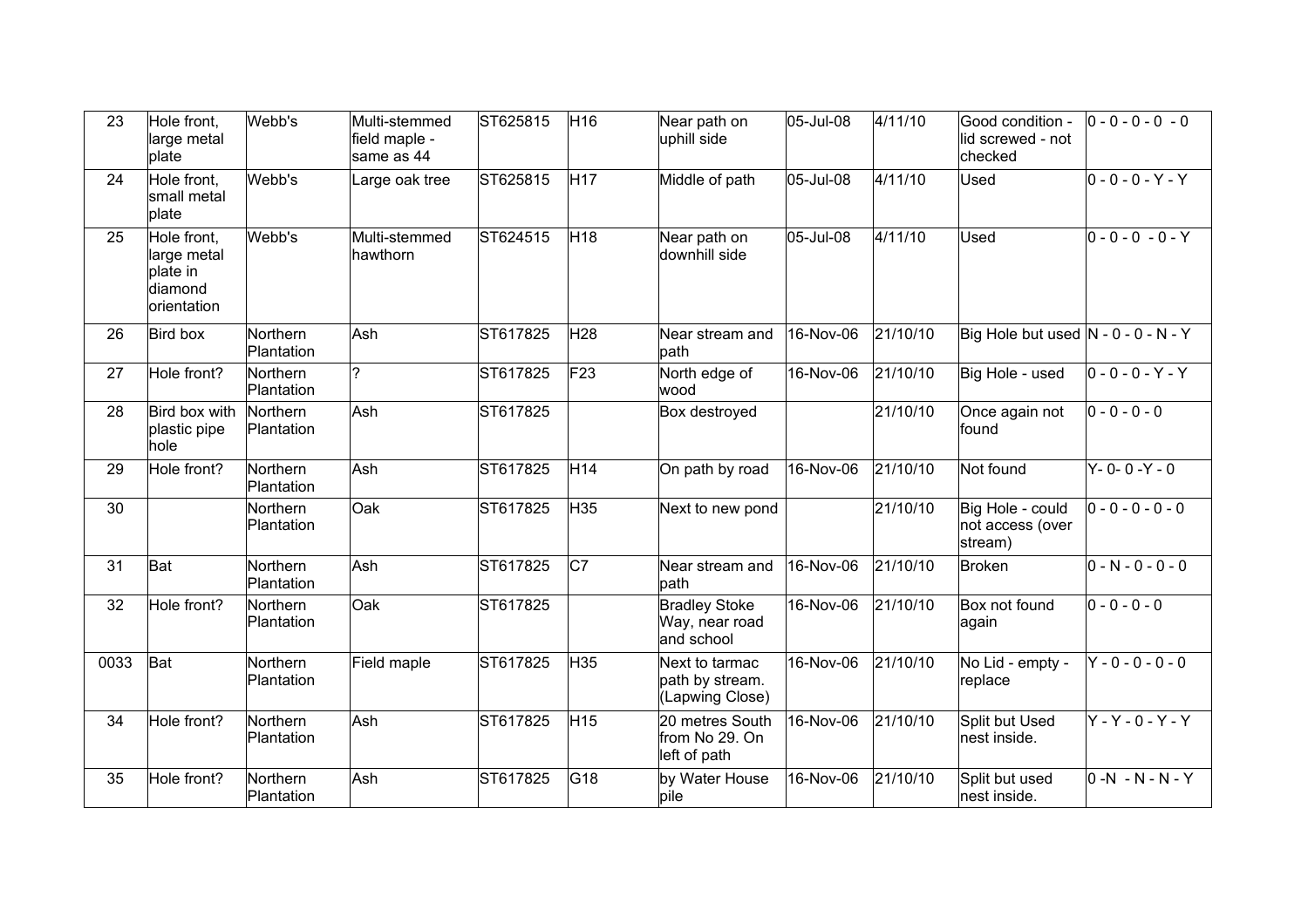| 36 | Hole front                              | Northern<br>Plantation                       | Cherry                                       | ST617825 | C <sub>3</sub>  | N/W Edge of<br>wood                                             | 16-Nov-06 | 21/10/10 | Used. Nest inside. Y - Y - 0 - Y - Y |                       |
|----|-----------------------------------------|----------------------------------------------|----------------------------------------------|----------|-----------------|-----------------------------------------------------------------|-----------|----------|--------------------------------------|-----------------------|
| 37 | Hole front<br>with large<br>metal plate | Webb's                                       | Hawthorn                                     | ST625815 | L24             | Near path on<br>downhill side                                   | 05-Jul-08 | 4/11/10  | IId screwed - not<br>checked         | $Y - 0 - 0 - 0 - 0$   |
| 38 | Hole front,<br>large metal<br>plate     | Webb's                                       | Ash tree with 4<br>trunks                    | ST624515 | 19              | Near path on<br>downhill side                                   | 05-Jul-08 | 4/11/10  | Used                                 | $ 0 - Y - 0 - Y - Y $ |
| 39 | Hole front,<br>small metal<br>plate     | Webb's                                       | Tri-stemmed field ST625815<br>maple          |          | H16             | Near path on<br>downhill side                                   | 05-Jul-08 | 4/11/10  | Used                                 | $0 - 0 - 0 - Y - Y$   |
| 40 | Plain hole<br>front                     | Webb's                                       | Field maple                                  | ST626815 | 123             | Near path at lake<br>lend of wood                               | 05-Jul-08 | 4/11/10  | Used                                 | $0 - 0 - 0 - 0 - Y$   |
| 41 | Plain hole<br>front                     | Webb's                                       | Big multi-trunked<br>ash tree                | ST626815 | 124             | Near path at lake 05-Jul-08<br>end of wood                      |           | 4/11/10  | Not Used                             | $ 0 - 0 - 0 - Y - N $ |
| 42 | Plain hole<br>front                     | Webb's                                       | Big, forked oak<br>tree                      | ST626815 | 125             | Same tree as 41                                                 | 05-Jul-08 | 4/11/10  | No Lid - not used<br>replace         | $ 0 - 0 - 0 - N - N $ |
| 43 | Plain hole<br>lfront                    | Webb's                                       | Hawthorn                                     | ST625815 | 120             | Near path on<br>uphill side                                     | 05-Jul-08 | 4/11/10  | Not Used                             | $0 - 0 - 0 - N - N$   |
| 44 | Plain hole<br>lfront                    | Webb's                                       | Multi-stemmed<br>field maple -<br>same as 23 | ST625815 | H <sub>17</sub> | Near path on<br>uphill side                                     | 05-Jul-08 | 4/11/10  | Used                                 | $ 0 - 0 - 0 - N - Y $ |
| 45 | Hole front.<br>small metal<br>plate     | Webb's                                       | Hawthorn                                     | ST625815 | G11             | Near path on<br>uphill side                                     | 05-Jul-08 | 4/11/10  | Not Used                             | $0 - 0 - 0 - Y - N$   |
| 46 | Hole front.<br>large metal<br>plate     | Webb's                                       | Oak tree                                     | ST624515 | E10             | Uphill side of<br>wood near hedge<br>(near Richard's<br>house!) | 05-Jul-08 | 4/11/10  | Lid screwed on -<br>not checked      | $0 - 0 - 0 - 0 - 0$   |
| 47 | Hole front,<br>small metal<br>plate     | Plantation next Willow<br>to school<br>fence |                                              | ST625818 | 115             | Near southern<br>hedge line                                     | 05-Jul-08 | 4/11/10  | Used - but badly<br>damaged          | $ 0 - 0 - 0 - Y - Y $ |
| 48 | Hole front,<br>small metal<br>plate     | Plantation next Ash<br>to school<br>fence    |                                              | ST625818 | $ 112\rangle$   | Near southern<br>hedge line                                     | 05-Jul-08 | 4/11/10  | Not used                             | $0 - 0 - 0 - N - N$   |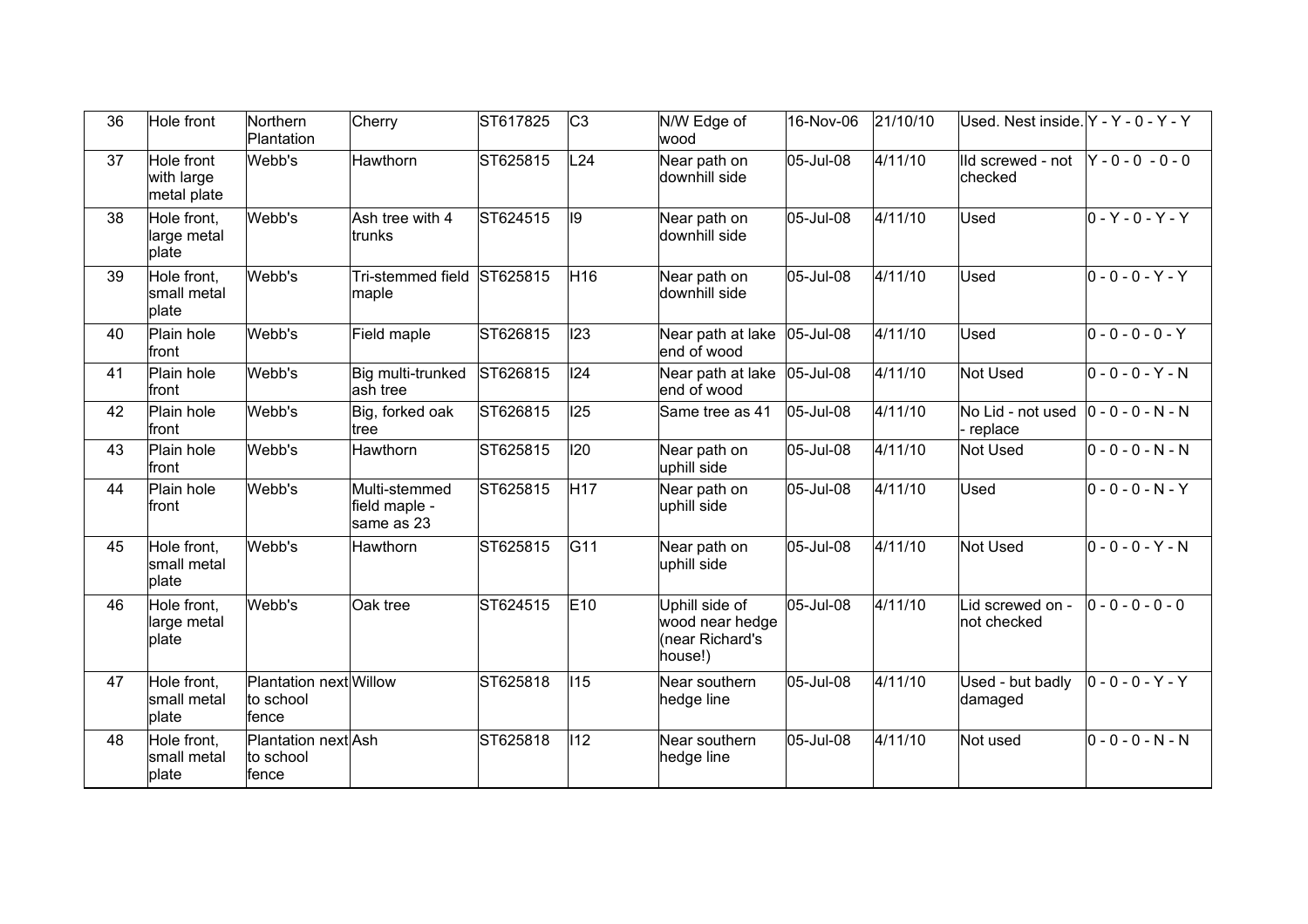| 49 | Plain hole<br>front                 | Plantation next Ash<br>to school<br>fence |                 | ST625818 | $ 113\rangle$   | Near southern<br>hedge line                            | 05-Jul-08 | 4/11/10  | Box Replaced jan $ 0 - 0 - 0 - N - Y $<br>$10 -$ Used |                       |
|----|-------------------------------------|-------------------------------------------|-----------------|----------|-----------------|--------------------------------------------------------|-----------|----------|-------------------------------------------------------|-----------------------|
| 50 | Hole front,<br>small metal<br>plate | Webb's                                    | Hawthorn        | ST624515 | F7              | Near path, uphill<br>side of wood                      | 05-Jul-08 | 4/11/10  | Used                                                  | $0 - 0 - 0 - Y - Y$   |
| 51 | Hole front,<br>large metal<br>plate | Webb's                                    | Hawthorn        | ST625815 | H <sub>14</sub> | Near path,<br>downhill side                            | 05-Jul-08 | 4/11/10  | Used                                                  | $0 - 0 - 0 - N - Y$   |
| 52 | Plain hole<br>front                 | Webb's                                    | Field maple     | ST625815 | $ 112\rangle$   | Near path,<br>downhill side                            | 05-Jul-08 | 4/11/10  | Used - lid needs<br>rewiring                          | $ 0 - 0 - 0 - N - Y $ |
| 56 | <b>Tit Box</b>                      | Savage's                                  | Ivy covered oak | ST622821 | E14             | centre of wood                                         |           | 28/10/10 | Lost box refound                                      | $ 0 - 0 - 0 - 0 - Y $ |
| 60 | <b>Tit Box</b>                      | Bowsland                                  | Ash             |          | C6              | North East<br>quadrant                                 |           | 28/10/10 | Not Used                                              | $0 - 0 - 0 - 0 - 0$   |
| 61 | Plain hole<br>front                 | Bowsland                                  | Ash             |          | A <sub>5</sub>  | North East<br>quadrant                                 |           | 21/10/10 | <b>Used</b>                                           | $1 - 0 - 0 - Y - Y$   |
| 62 | Plain hole<br>front                 | Bowsland                                  | Ash             |          | C10             | North East<br>quadrant                                 |           | 21/10/10 | Used - nest inside $ 0 - 0 - 0 - Y - Y $              |                       |
| 63 | Metal Hole<br>Nuthatch              | Savage's                                  | Oak             | ST623822 | C16             | near no 1                                              | Jan-10    | 28/10/10 | New Box - used                                        | lY.                   |
| 64 | Metal hole Tit Savage's             |                                           | Ash             | ST623823 | A <sub>13</sub> | Between lower<br>path and stream                       | $Jan-10$  | 28/10/10 | New Box - used                                        | lY.                   |
| 65 | Metal hole Tit Savage's             |                                           | Oak             | ST623824 | <b>B12</b>      | near lower path in Jan-10<br>centre of wood            |           | 25/1/10  | New Box - not<br>found                                | l0.                   |
| 66 | Metal hole Tit Savage's             |                                           | Oak             | ST623825 | $ C10\rangle$   | In line with 65<br>(ish)                               | Jan-10    | 25/1/10  | New Box not used N                                    |                       |
| 67 | Metal hole Tit Savage's             |                                           | Oak             | ST623826 | D <sub>10</sub> | In line with 66<br>(ish)                               | Jan-10    | 28/10/10 | New Box - used                                        | lY.                   |
| 68 | Metal hole Tit Savage's             |                                           | Oak             | ST623827 | E10             | In line with 67<br>(ish)                               | Jan-10    | 28/10/10 | New Box - used                                        | Y                     |
| 69 | Metal hole Tit Savage's             |                                           | Oak             | ST623828 | G12             | Between upper<br>path and Leisure<br>centre near box 9 | $Jan-10$  | 28/10/10 | New Box - used                                        | Y.                    |
| 70 | Owl                                 | Savage's                                  | Oak             | ST623829 | E18             | Near Bat Box 1 at Jan-10<br>classroom                  |           | 28/10/10 | New Box - used<br>by squirrel                         |                       |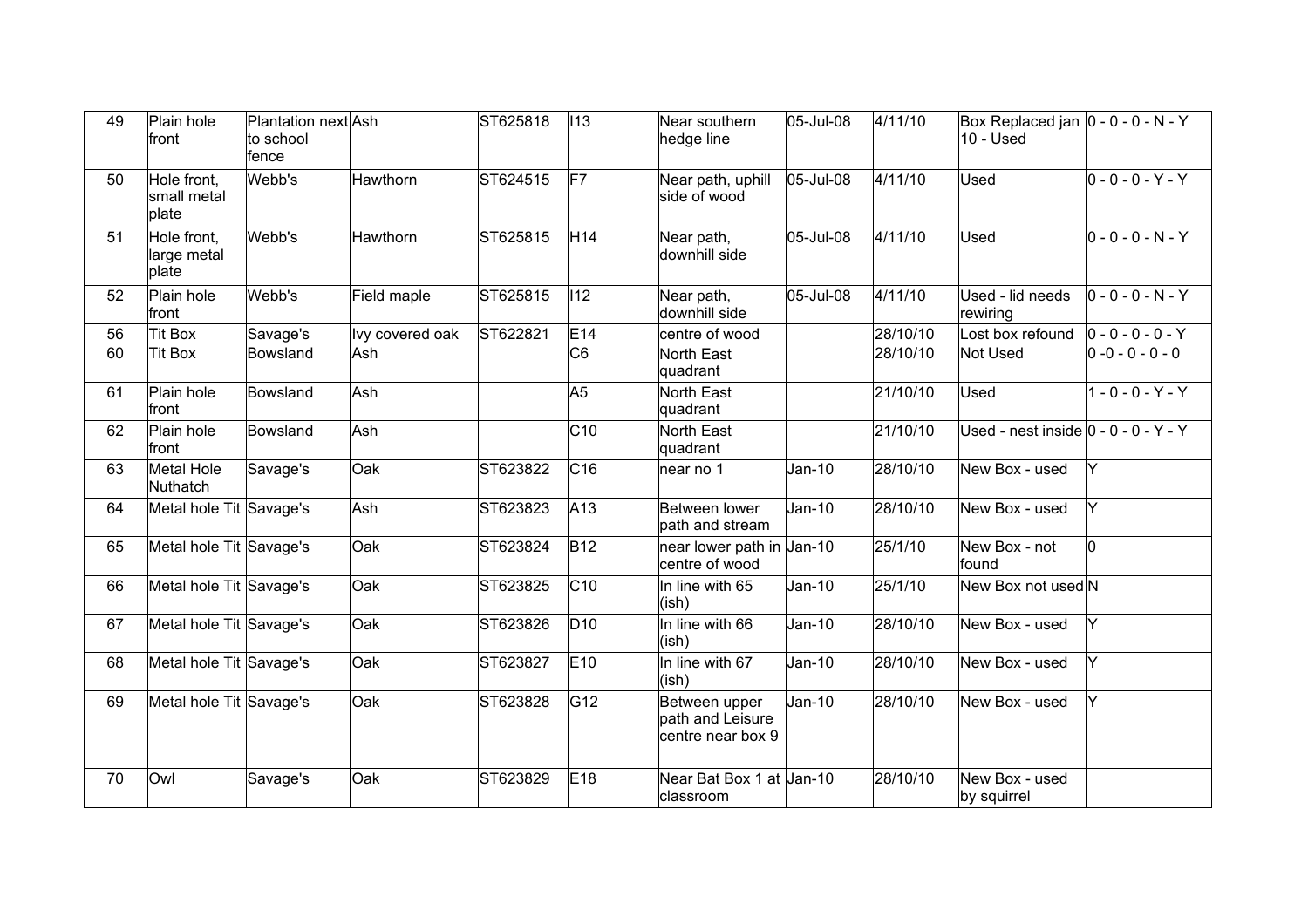| 71 | Tree Creeper Savage's |                                                   | 2         | ST623830 | D16             | inwood from<br>Box1a                                                   | $Jan-10$ | 28/10/10 | New Box - sealed 0<br>could be checked           |   |
|----|-----------------------|---------------------------------------------------|-----------|----------|-----------------|------------------------------------------------------------------------|----------|----------|--------------------------------------------------|---|
| 72 | Tree Creeper Savage's |                                                   | ?         | ST623831 | D <sub>16</sub> | Close to Box 72                                                        | Jan-10   | 28/10/10 | New Box - sealed $ 0\rangle$<br>could be checked |   |
| 74 | Kestrel               | Tump (but see Oak<br>Middle<br>Plantation<br>map) |           |          | H <sub>21</sub> | end of tree line<br>between north<br>end of tump and<br>Patchway Brook | Mar-10   | 4/11/10  | Not Used                                         | N |
| 75 | Owl                   | Webbs                                             | Oak       | ST622821 | J22             | Southern Edge<br>same tree as tit<br>box no 1                          | Mar-10   | 4/11/10  | Not Used                                         | N |
| 76 | Owl                   | Webbs                                             | Large Ash | ST622822 | E17             | Northern Edge<br>overlooking the<br>meadow                             | Mar-10   | 4/11/10  | Not Used                                         | N |
| 77 | Bat                   | Savage's                                          | Hornbeam  | ST622823 | C18             | Hornbeam<br>plantation near<br>lower path                              | Mar-10   | 28/10/10 | New Box not used N                               |   |
| 78 | Bat                   | Savage's                                          | Hornbeam  | ST622824 | C <sub>18</sub> | Hornbeam<br>plantation near<br>lower path                              | Mar-10   | 28/10/10 | New Box not used N                               |   |
| 79 | Bat                   | Savage's                                          | Hornbeam  | ST622825 | C <sub>18</sub> | <b>Hornbeam</b><br>plantation near<br>lower path                       | Mar-10   | 28/10/10 | New Box not used N                               |   |
| 80 | Bat                   | Savage's                                          | Hornbeam  | ST622826 | C18             | <b>Hornbeam</b><br>plantation near<br>lower path                       | Mar-10   | 28/10/10 | New Box not used N                               |   |
| 81 | Bat                   | Savage's                                          | Hornbeam  | ST622827 | C <sub>18</sub> | Hornbeam<br>plantation near<br>lower path                              | Mar-10   | 28/10/10 | New Box not used N                               |   |
| 82 | Bat                   | Savage's                                          | Hornbeam  | ST622828 | C18             | Hornbeam<br>plantation near<br>lower path                              | Mar-10   | 28/10/10 | New Box not used N                               |   |